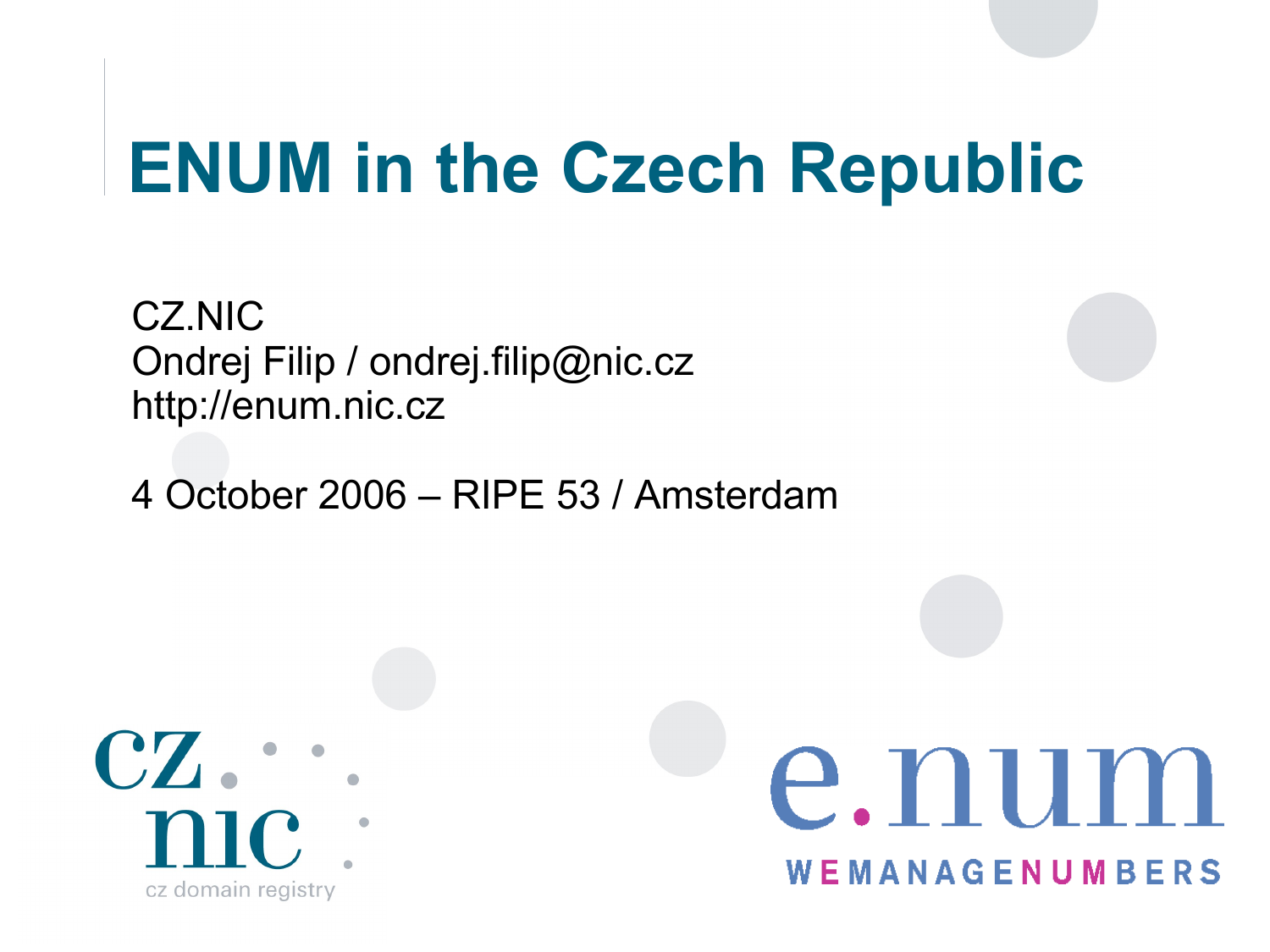## **About CZ.NIC**

- Founded in 1998
- Open association
- DNS registry for TLD .cz
- About 268,000 domains .cz
- Registry-Registrar model 3 tier (17 registrars)
- Liberal registration model  $-$  no restrictions
- ADR procedure  $-$  the same court as for .eu
- More than 50.000 new domains per year
- <http://www.nic.cz/>en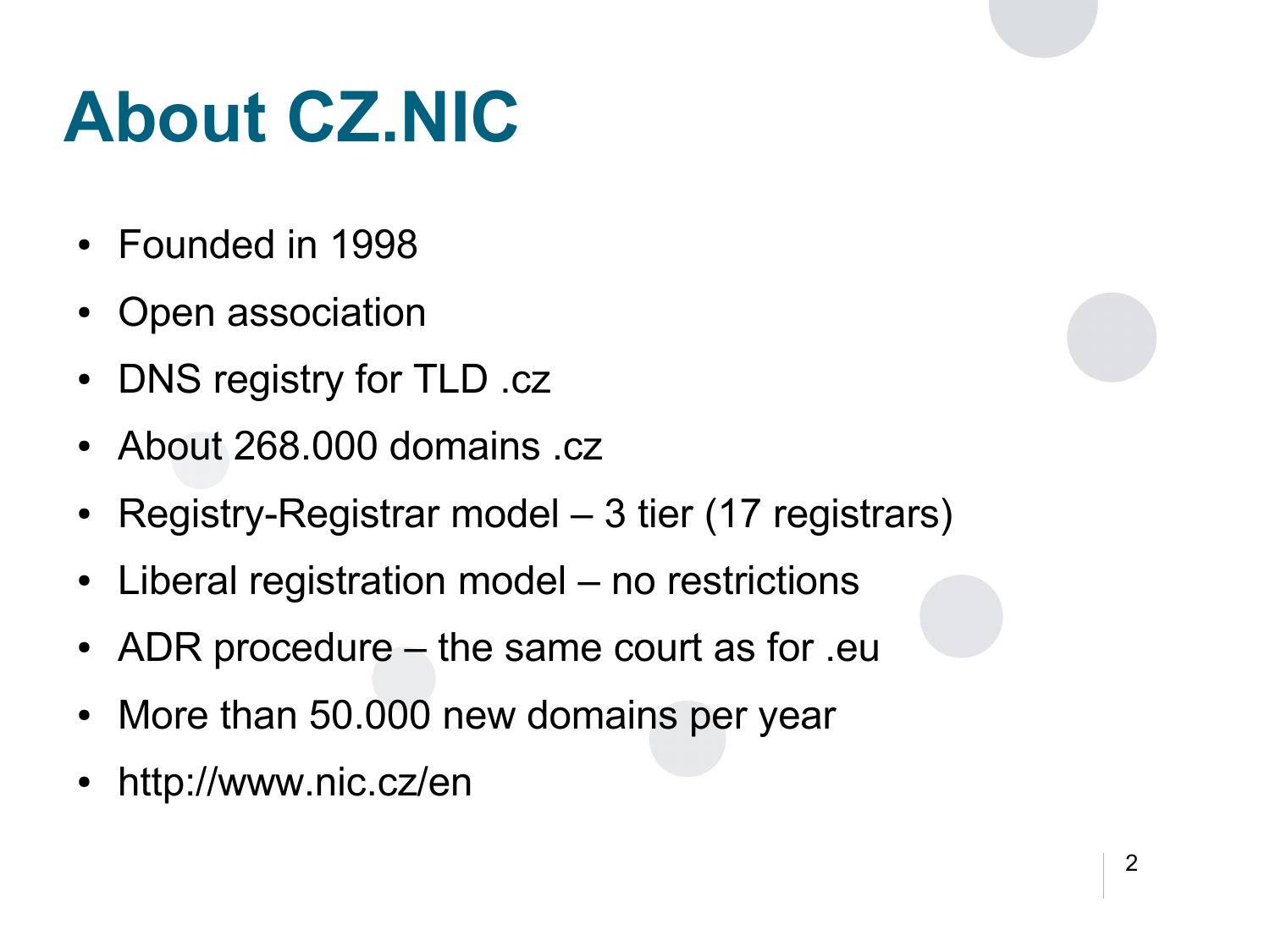### **ENUM situation**

- Czech national prefix  $+420$
- Closed numbering plan
- Fixed length of number (+420 plus 9 digits)
- CZ.NIC chosen as Tier-1 national ENUM registry
- Jun 2003 0.2.4.e164.arpa delegated  $-$  pre-trial phase  $-$  just manual registration
- Apr 2006 Memorandum with Ministry of Informatics
- 20 September 2006 ENUM launched into trial phase
- Commercial phase expected in January 2007 we do not plan to empty the database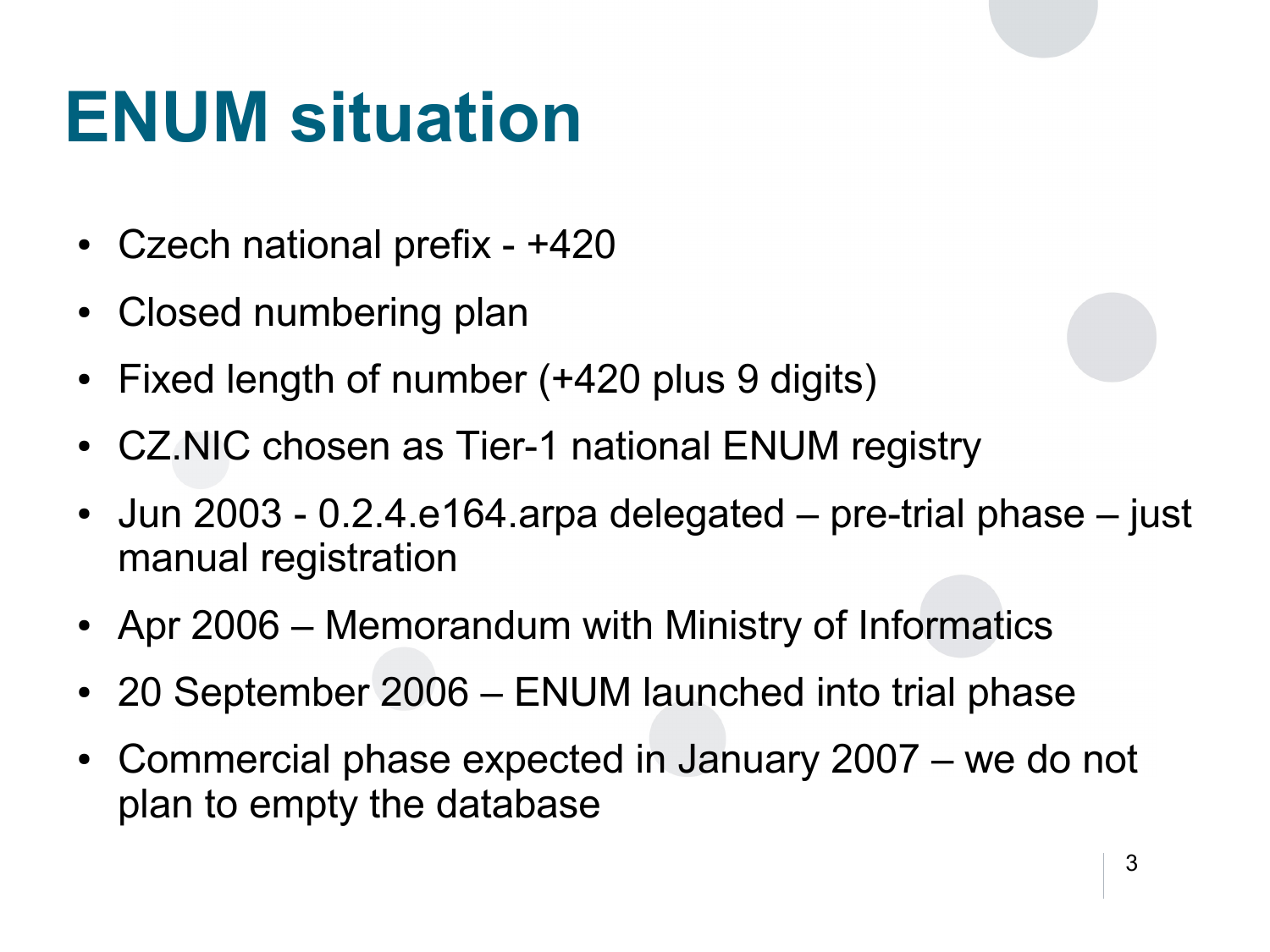## **ENUM trial**

- Registration free in the trial phase
- The same registration model as for  $cc$  registrars  $-4$  now
- Used types of numbers:
	- geographical
	- mobile
	- free-phone
	- premium rate and value-added services
	- VoIP dedicated
- Large institutions can register whole prefix at once
- 4 • 145 domains – about 320.000 phone numbers (in two weeks) – mainly mobile and geographical numbers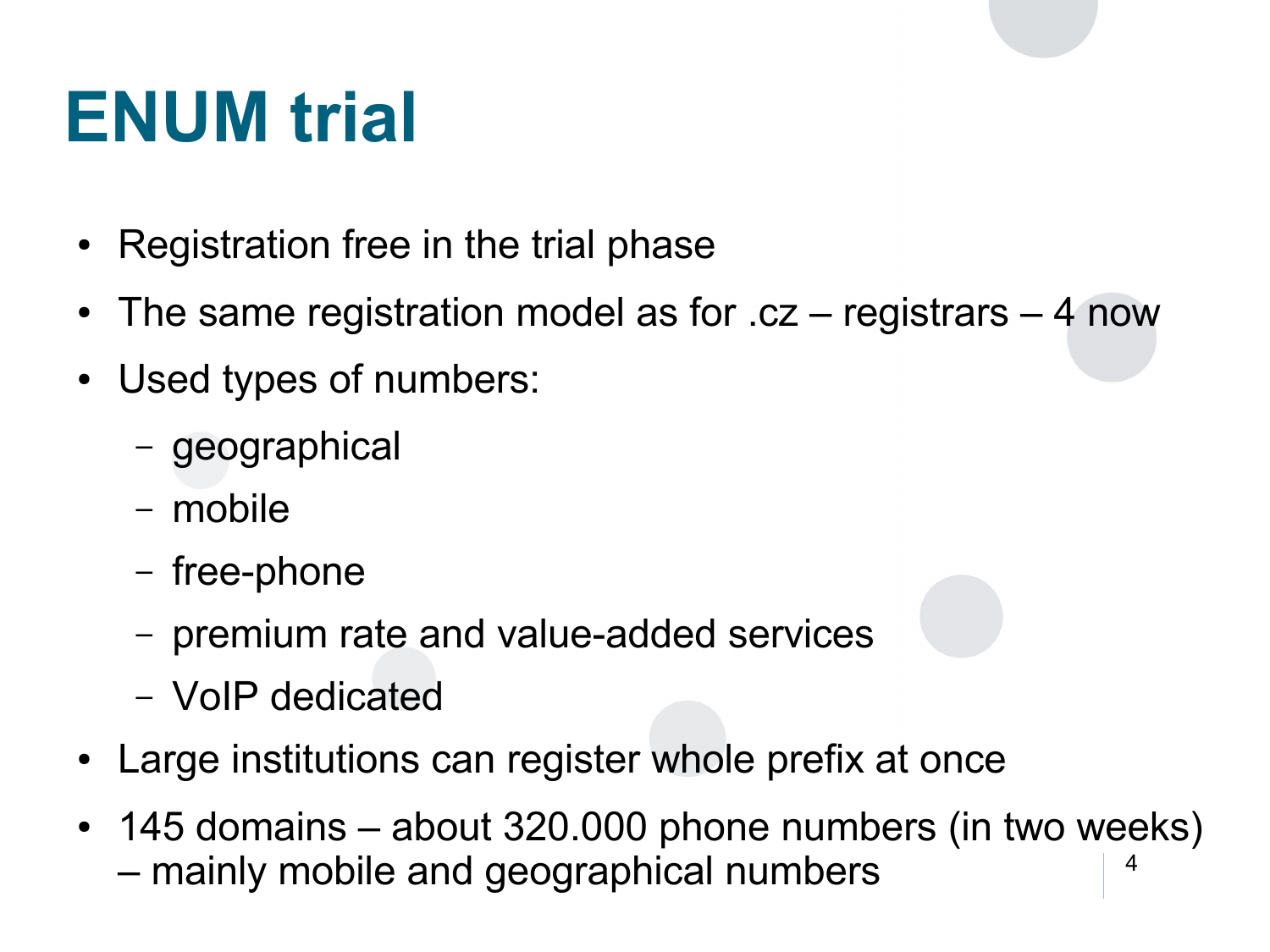### **Current work**

- Mainly PR TV, radio, newspapers, state institutions
- Website http://enum.nic.cz
- Negotiations with Telcos  $-$  just 2 small telcos support ENUM now
- Validation procedures
- Preparing commercial phase
	- price for  $2008 1$  CZK = EUR 0,04
- Preparing Infrastructure ENUM
- WG in Telco Association